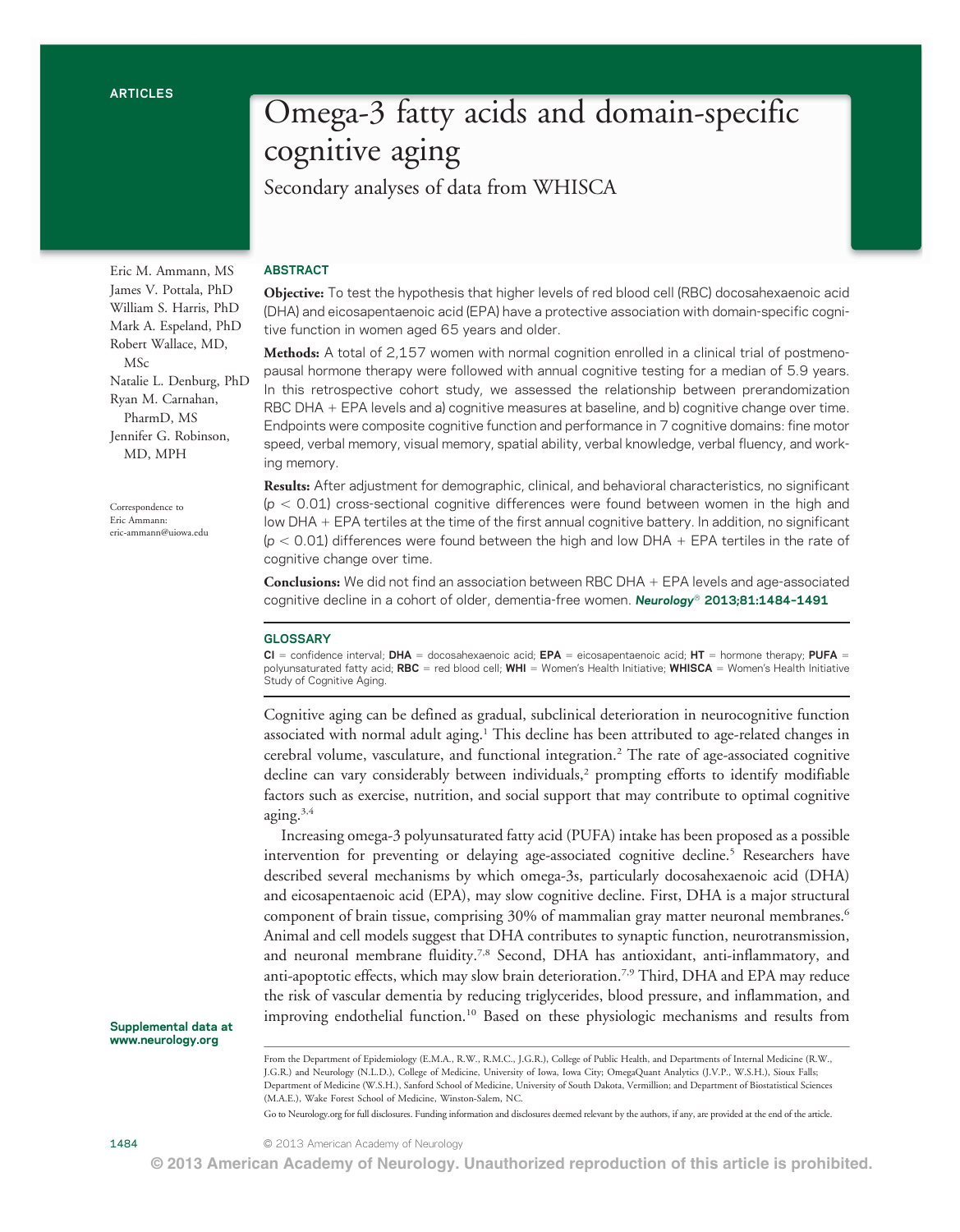previous observational studies,<sup>10</sup> we hypothesized that higher levels of red blood cell (RBC) DHA and EPA would have a protective effect on performance in one or more cognitive domains in a study population of older postmenopausal women.

METHODS This study was a secondary analysis of data collected for the Women's Health Initiative Study of Cognitive Aging (WHISCA), an ancillary study within the Women's Health Initiative (WHI) hormone therapy (HT) trials.<sup>11</sup> In the HT trials, women aged 65 to 80 years with prior hysterectomy were randomized to estrogen or placebo, and women without hysterectomy to estrogen plus progestin or placebo. Starting in 1999, 2,302 dementia-free WHI HT trial participants were enrolled in WHISCA. WHISCA subjects' first cognitive assessment occurred a median of 3.0 years (range  $= 1.1-5.6$  years) after HT randomization, and they completed a battery of cognitive tests on a yearly basis. Although the WHI estrogen-plus-progestin and estrogen-only HT trials ended in 2002 and 2004, respectively, follow-up of the WHISCA study cohort continued until 2007. Results from WHISCA and the larger Women's Health Initiative Memory Study showed that both forms of HT were harmful to cognitive function.<sup>12</sup> Additional information about WHISCA may be found in prior publications.<sup>12-14</sup>

Standard protocol approvals, registrations, and patient consents. The NIH and Institutional Review Boards for all participating institutions approved the study procedures and documents. Written informed consent was obtained from all participants as part of the original WHISCA study.

Fatty acid measurement. Blood samples were obtained from 2,208 WHISCA participants before WHI randomization; RBCs were isolated, frozen, and stored at  $-80^{\circ}$ C. RBCs were later thawed, aliquoted, and analyzed by gas chromatography as previously described.15 RBC omega-3 PUFA content correlates with the omega-3 content of other tissues,<sup>16</sup> and serves as a stable biological marker of average omega-3 PUFA intake over the 1 to 2 months before measurement.17 In our analyses, the exposure of interest was the proportion of subjects' RBC membranes composed of DHA and EPA (DHA  $+$  EPA).

During aliquoting, the RBC samples were stored improperly at  $-20^{\circ}$ C for a period of approximately 2 weeks, causing oxidative degradation of the membrane PUFAs before measurement. Before our study, Pottala et al.<sup>15</sup> corrected the RBC PUFA measurements as described previously. Briefly, they performed experiments to determine the rates at which RBC PUFAs degrade at  $-20^{\circ}$ C. Results from these experiments were used to develop regression calibration equations and estimate subjects' predegradation RBC PUFA levels. Because the correction process is imperfect, a random error term was added to the best estimate of each subject's predegradation DHA and EPA levels to produce 10 imputed DHA and EPA values for each subject. Multiple imputation allowed the imprecision in subjects' corrected  $DHA + EPA$  levels to be quantified and properly accounted for in our statistical analyses. Fiftyone subjects were excluded because their RBC PUFAs had degraded significantly and did not meet the quality-control criterion recommended by Pottala et al.<sup>15</sup> This reduced the number of eligible WHISCA subjects to 2,157.

The validity of the corrected RBC DHA  $+$  EPA measurements can be evaluated by comparison with participants' reported dietary habits. In both the WHI and the Nurses' Health Study,<sup>18</sup>

RBC DHA and EPA contents were measured and dietary DHA and EPA intakes estimated from food frequency questionnaires. Correlations between the RBC biomarkers and dietary intake estimates for DHA and EPA were similar in the 2 studies (see appendix e-1 on the Neurology® Web site at [www.neurology.](http://www.neurology.org) [org](http://www.neurology.org)). Additionally, test/retest reliability statistics were available for a subset of 796 participants whose RBC DHA  $+$  EPA levels were measured both at WHI screening and at their first annual visit. The correlation between these 2 measurements was reasonably strong (Pearson  $r = 0.70$ ; intraclass correlation coefficient = 0.69).

Cognitive assessments. The annual WHISCA test battery included 1) the Finger Tapping Test to assess fine motor speed, 2) the Card Rotations Test to assess spatial ability, 3) the Benton Visual Retention Test to assess short-term visual memory, 4) the California Verbal Learning Test to assess verbal memory, 5) the Primary Mental Abilities Vocabulary test to assess verbal knowledge, 6) letter and category fluency tests to assess verbal fluency, and 7) the Digit Span Forward and Backward Test to assess working memory. For each domain, subjects' raw test scores were standardized to  $z$  scores as described previously<sup>19</sup>; we also calculated a composite cognitive function z score for each participant. Details can be found in appendix e-1, and participants' raw scores in table e-1. For all cognitive outcomes, a higher standardized score indicates better performance.

Covariates. Variables representing participant demographics, WHI HT treatment assignment, health history, health behavior, and anthropometric measures were considered for inclusion in multivariable analyses based on their possible association with DHA + EPA levels and the longitudinal WHISCA outcomes. All covariates were measured during screening for the WHI trials before randomization. See table 1 for a complete list of these covariates and appendix e-1 for information on how they were defined.

Statistical methods. Multivariable linear mixed models were used to estimate the independent effect of  $DHA + EPA$  on cognitive function at baseline and cognitive change over time. Analyses were performed separately for each of the 10 RBC DHA + EPA imputations, and the parameter estimates were pooled using Rubin's method.20 Random intercept and time slope effects were included to account for within-subject test score correlations. Baseline  $DHA + EPA$  was categorized by tertile because a) initial analyses were suggestive of nonlinear relationships between  $DHA + EPA$  and cognitive function, and b) participants in the lowest tertile had RBC DHA  $+$  EPA levels  $(2.04\% - 4.41\%)$  within or near the <4% range that previous research has identified as a risk factor for cardiovascular disease.<sup>21</sup>

For each cognitive domain, 2 multivariable models were developed. Model 1 has minimal covariate adjustment for age, HT trial assignment, and response trends over time. Model 2 has additional adjustment for important demographic, medical, and behavioral factors that may confound the relationship between  $DHA + EPA$  and cognitive function. Covariates included in models 1 and 2 are listed in figures 1 and 2. Rationales for their inclusion and a detailed description of the model selection process are provided in appendix e-1. Cardiovascular disease, cerebrovascular disease, diabetes, hypertension, and depression were predictive of cognitive function, but were not included as covariates in models 1 or 2 because they may mediate the causal relationship between  $DHA + EPA$  and cognition. In sensitivity analyses, these variables were added to model 2 to determine whether their addition affected the DHA + EPA effect estimates. Because it is conceivable that  $HT$  and  $DHA + EPA$ may have interactive effects on inflammatory pathways and

Neurology 81 October 22, 2013 1485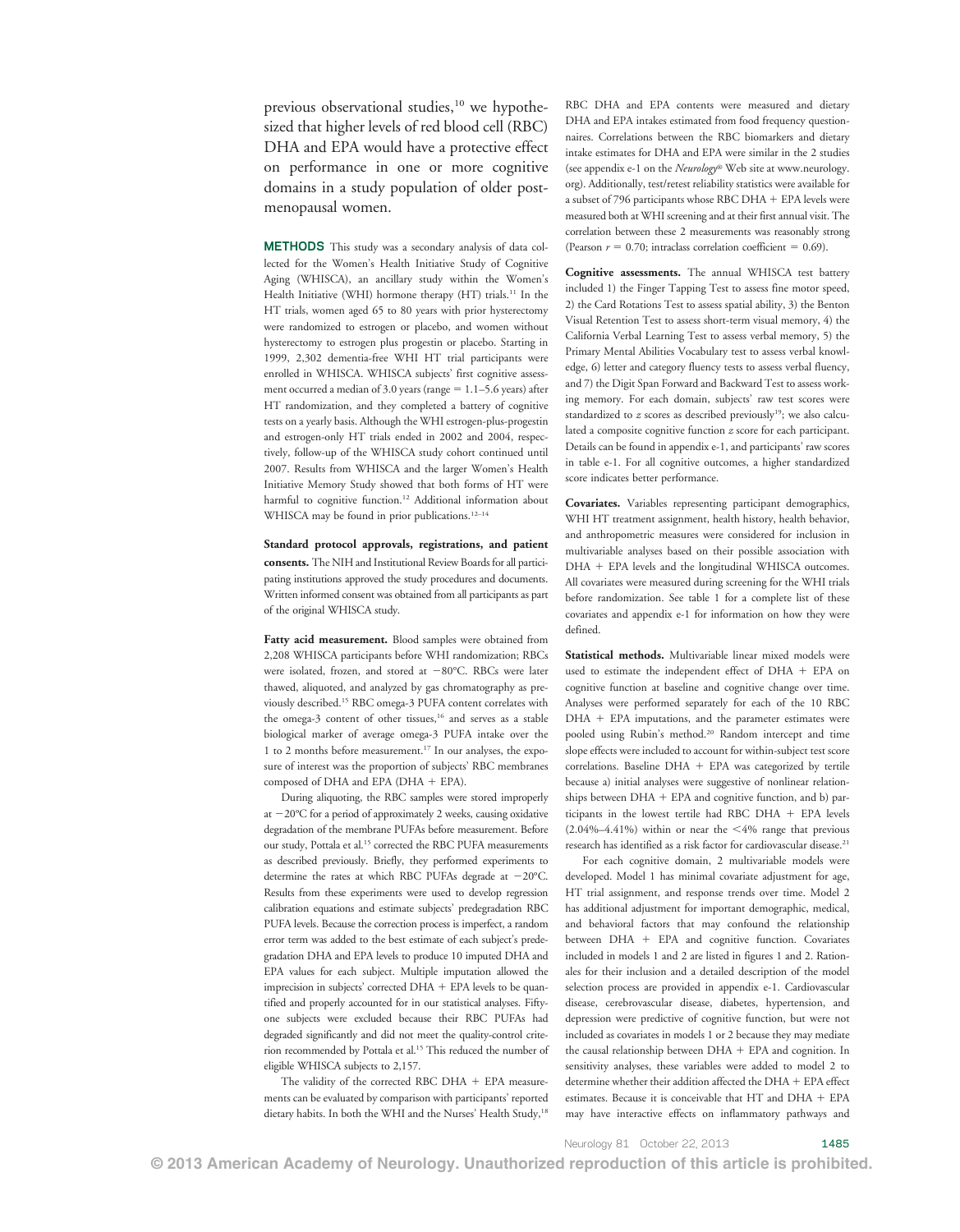| Table 1                                                    | Baseline characteristics of cohort by DHA + EPA tertile |                      |                     |                      |  |
|------------------------------------------------------------|---------------------------------------------------------|----------------------|---------------------|----------------------|--|
|                                                            | $DHA + EPA$ tertile                                     |                      |                     |                      |  |
| Characteristic                                             | High ( $n = 719$ )                                      | Middle ( $n = 719$ ) | Low $(n = 719)$     | p Value <sup>a</sup> |  |
| RBC DHA + EPA content (%)                                  | 6.44 (5.54-12.82)                                       | 4.90 (4.41-5.53)     | $3.83(2.04 - 4.41)$ |                      |  |
| Years from WHI HT randomization<br>until first WHISCA exam | $3.0(1.4-5.5)$                                          | $3.0(1.8-5.6)$       | $3.0(1.1-5.5)$      | 0.99                 |  |
| Age at first WHISCA exam, y                                |                                                         |                      |                     | 0.005                |  |
| 65-69                                                      | 142 (19.7)                                              | 169 (23.5)           | 209 (29.1)          |                      |  |
| $70 - 74$                                                  | 332 (46.2)                                              | 329 (45.8)           | 305 (42.4)          |                      |  |
| 75-79                                                      | 206 (28.7)                                              | 187 (26.0)           | 176 (24.5)          |                      |  |
| 80-84                                                      | 39 (5.4)                                                | 34 (4.7)             | 29 (4.0)            |                      |  |
| HT trial assignment                                        |                                                         |                      |                     | 0.197                |  |
| Placebo                                                    | 384 (53.4)                                              | 370 (51.5)           | 350 (48.7)          |                      |  |
| Active                                                     | 335 (46.6)                                              | 349 (48.5)           | 369 (51.3)          |                      |  |
| Education                                                  |                                                         |                      |                     | < 0.001              |  |
| College or more                                            | 301 (41.9)                                              | 207 (28.8)           | 178 (24.8)          |                      |  |
| Some post-HS education                                     | 281 (39.1)                                              | 305 (42.4)           | 303 (42.1)          |                      |  |
| <b>HS</b> or less                                          | 135 (18.8)                                              | 205 (28.5)           | 236 (32.8)          |                      |  |
| Household income                                           |                                                         |                      |                     | < 0.001              |  |
| $$50K+$                                                    | 211 (29.3)                                              | 127 (17.7)           | 105 (14.6)          |                      |  |
| \$20K to <\$50K                                            | 342 (47.6)                                              | 392 (54.5)           | 381 (53.0)          |                      |  |
| <\$20K                                                     | 127 (17.7)                                              | 158 (22.0)           | 198 (27.5)          |                      |  |
| Race/ethnicity                                             |                                                         |                      |                     | < 0.001              |  |
| <b>Black</b>                                               | 77 (10.7)                                               | 32(4.5)              | 23 (3.2)            |                      |  |
| Other                                                      | 38(5.3)                                                 | 21 (2.9)             | 20 (2.8)            |                      |  |
| White                                                      | 602 (83.7)                                              | 664 (92.4)           | 676 (94.0)          |                      |  |
| US region                                                  |                                                         |                      |                     | < 0.001              |  |
| <b>Northeast</b>                                           | 230 (32.0)                                              | 137 (19.1)           | 85 (11.8)           |                      |  |
| South                                                      | 110 (15.3)                                              | 120 (16.7)           | 103 (14.3)          |                      |  |
| <b>Midwest</b>                                             | 166 (23.1)                                              | 281 (39.1)           | 367 (51.0)          |                      |  |
| West                                                       | 213 (29.6)                                              | 181 (25.2)           | 164 (22.8)          |                      |  |
| <b>Baseline health conditions</b>                          |                                                         |                      |                     |                      |  |
| Cerebrovascular disease                                    | 24 (3.3)                                                | 23 (3.2)             | 28 (3.9)            | 0.748                |  |
| Cardiovascular disease                                     | 29 (4.0)                                                | 37(5.1)              | 32(4.5)             | 0.592                |  |
| <b>Diabetes mellitus</b>                                   | 44 (6.1)                                                | 63 (8.8)             | 49 (6.8)            | 0.133                |  |
| Hypertension                                               | 363 (50.5)                                              | 368 (51.2)           | 381 (53.0)          | 0.585                |  |
| Pharmacologic treatment of<br>hypercholesterolemia         | 145 (20.2)                                              | 125 (17.4)           | 101 (14.0)          | 0.009                |  |
| Depression                                                 | 51(7.1)                                                 | 48 (6.7)             | 49 (6.8)            | 0.936                |  |
| Active smoker                                              | 31(4.3)                                                 | 34 (4.7)             | 54 (7.5)            | 0.015                |  |
| Aspirin use                                                | 203 (28.2)                                              | 221 (30.7)           | 214 (29.8)          | 0.577                |  |
| Body mass index, kg/m <sup>2</sup>                         |                                                         |                      |                     | 0.001                |  |
| $25$                                                       | 242 (33.7)                                              | 197 (27.4)           | 212 (29.5)          |                      |  |
| $25$ to $< 30$                                             | 269 (37.4)                                              | 280 (38.9)           | 232 (32.3)          |                      |  |
| $30+$                                                      | 207 (28.8)                                              | 240 (33.4)           | 271 (37.7)          |                      |  |
| Physical activity                                          |                                                         |                      |                     | < 0.001              |  |
| Regular exercise                                           | 359 (49.9)                                              | 308 (42.8)           | 238 (33.1)          |                      |  |
| Some exercise                                              | 268 (37.3)                                              | 300 (41.7)           | 311 (43.3)          |                      |  |

1486 Neurology 81 October 22, 2013

Continued

 $@$  2013 American Academy of Neurology. Unauthorized reproduction of this article is prohibited.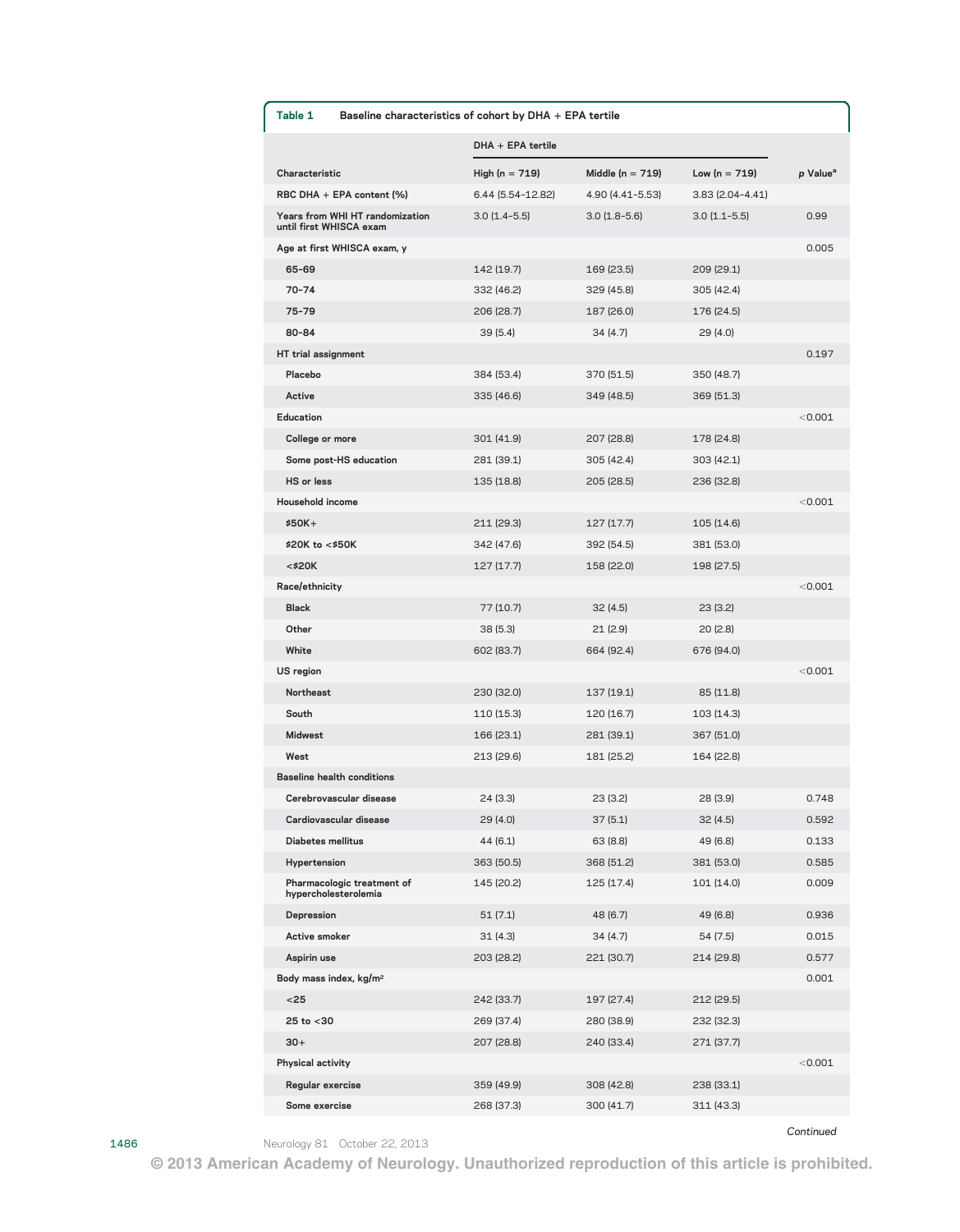| Continued<br>Table 1       |                    |                      |                 |                      |  |
|----------------------------|--------------------|----------------------|-----------------|----------------------|--|
|                            | DHA + EPA tertile  |                      |                 |                      |  |
| Characteristic             | High ( $n = 719$ ) | Middle ( $n = 719$ ) | Low $(n = 719)$ | p Value <sup>a</sup> |  |
| No exercise                | 91(12.7)           | 111 (15.4)           | 170 (23.6)      |                      |  |
| Daily caloric intake, kcal |                    |                      |                 | 0.091                |  |
| ≤800                       | 58(8.1)            | 60 (8.3)             | 56 (7.8)        |                      |  |
| >800 to 2,500              | 615 (85.5)         | 591 (82.2)           | 590 (82.1)      |                      |  |
| >2,500                     | 45(6.3)            | 68 (9.5)             | 73 (10.2)       |                      |  |
| Alcohol servings/wk        |                    |                      |                 | < 0.001              |  |
| None                       | 255 (35.5)         | 310 (43.1)           | 384 (53.4)      |                      |  |
| $>0$ to $7$ drinks         | 349 (48.5)         | 314(43.7)            | 272 (37.8)      |                      |  |
| >7 drinks                  | 113 (15.7)         | 95 (13.2)            | 62(8.6)         |                      |  |

Abbreviations: DHA = docosahexaenoic acid: EPA = eicosapentaenoic acid: HS = high school; HT = hormone therapy; RBC = red blood cell; WHI = Women's Health Initiative; WHISCA = Women's Health Initiative Study of Cognitive Aging. Data are percent median (range), or n (%).

<sup>a</sup> The p values reflecting the significance of the differences among DHA + EPA tertiles are based on 2-sided Pearson  $\chi^2$ tests of independence (for the categorical variables) and the Kruskal-Wallis test (for years from HT randomization until first WHISCA exam).

cholesterol levels,<sup>22</sup> or that assignment to HT could affect participants' dietary habits, we tested for interactive effects of DHA + EPA and HT on cognitive function.

Our primary endpoints were the mean differences between the high and low  $DHA + EPA$  tertiles in a) cognitive performance at baseline, and b) change over time in composite cognitive function and each of the 7 cognitive domains. We designated 0.01 as the critical value for statistical significance because of the number of cognitive domains included as endpoints. Because of correlations among the WHISCA cognitive outcomes, we chose not to apply the more conservative Bonferroni correction for multiple comparisons.13

Several secondary analyses were performed. Using the modeling approach described above, DHA and EPA were examined





Model 1: DHA + EPA tertile, DHA + EPA tertile\*time interaction, time (linear and quadratic), first test indicator variable, age at first WHISCA examination (linear and quadratic), age\*time interaction, HT trial arm, HT trial arm\*time interaction, verbal memory test form (for composite cognition and verbal memory outcomes). Model 2: model 1 + education, education\*time interaction, race, region, income, body mass index, physical activity, alcohol consumption, smoking, daily caloric intake. DHA = docosahexaenoic acid; EPA = eicosapentaenoic acid; HT = hormone therapy; WHISCA = Women's Health Initiative Study of Cognitive Aging.

© 2013 American Academy of Neurology. Unauthorized reproduction of this article is prohibited.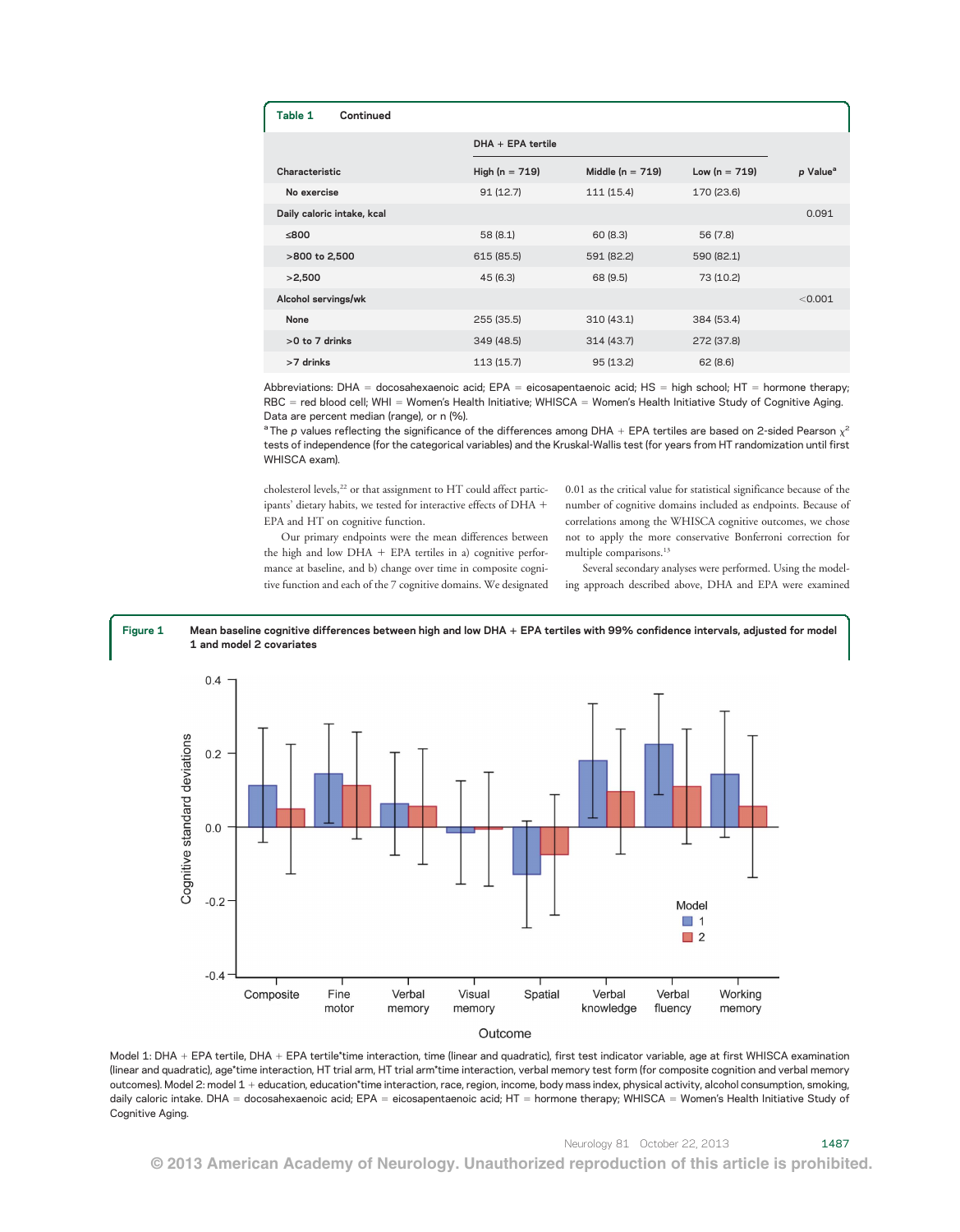Figure 2 Mean differences in cognitive change over time between high and low DHA + EPA tertiles with 99% confidence intervals, adjusted for model 1 and model 2 covariates



Model 1: DHA + EPA tertile, DHA + EPA tertile\*time interaction, time (linear and quadratic), first test indicator variable, age at first WHISCA examination (linear and quadratic), age\*time interaction, HT trial arm, HT trial arm\*time interaction, verbal memory test form (for composite cognition and verbal memory outcomes). Model 2: model 1 + education, education\*time interaction, race, region, income, body mass index, physical activity, alcohol consumption, smoking, daily caloric intake. DHA = docosahexaenoic acid; EPA = eicosapentaenoic acid; HT = hormone therapy; WHISCA = Women's Health Initiative Study of Cognitive Aging.

individually for associations with cognitive performance. We also explored treating  $DHA + EPA$  as a continuous variable and tested for linear and polynomial effects on cognitive function. The SAS software package (version 9.3 for Windows; SAS Institute, Cary, NC) was used to conduct the statistical analyses and generate the figures presented in this report.

**RESULTS** Participants' RBC DHA  $+$  EPA contents (calculated as the mean of the 10 DHA  $+$  EPA imputations for descriptive statistics) followed an approximately normal distribution (mean  $=$  5.16%,  $SD = 1.47\%$ , range = 2.04%–12.82%), as did participants' cognitive domain scores at baseline. RBC DHA + EPA ranges were  $2.04\% - 4.41\%$  for the first tertile, 4.41%–5.53% for the second, and 5.54%– 12.82% for the third.

Descriptive baseline statistics for the study cohort by  $DHA + EPA$  tertile are shown in table 1. Bivariate analyses indicated that lower levels of  $DHA + EPA$ were associated with a number of risk factors for cognitive impairment and vascular disease. Compared with subjects in the highest  $DHA + EPA$  tertile, subjects in the lowest tertile were less likely to have a college degree (24.8% vs 41.9%), a household income  $\ge$ \$50,000/year (14.6% vs 29.3%), a body mass index  $\leq$  25 kg/m<sup>2</sup>, or to exercise regularly. Significant differences among  $DHA + EPA$  tertiles in age, region, race, alcohol consumption, smoking, and hypercholesterolemia treatment rates were also observed.

Median length of follow-up for all subjects was 5.9 years (range  $= 0.0 - 7.9$ ). We estimated cognitive response trends with multivariable models using all available observations. No subjects were excluded because of missing covariates in the model 1 analyses; approximately 7% of subjects were excluded for this reason in the model 2 analyses. We found no significant interaction between HT assignment and  $DHA + EPA$ , so we report  $DHA + EPA$  effect estimates for the study cohort as a whole. Crosssectional differences in cognitive SDs between the high and low  $DHA + EPA$  tertiles, evaluated at the time of the first WHISCA examination in the multivariable linear models, are shown in figure 1 and table e-2. For all outcomes, a positive coefficient favors the high tertile. Based on the model 1 effect estimates, participants in the high  $DHA + EPA$  tertile exhibited better fine motor speed, verbal knowledge, and verbal fluency. However, after full covariate adjustment (model 2), these associations were attenuated and no longer statistically significant (fine motor ability:  $+0.11$  SD, 99% confidence interval [CI]:  $-0.03$  to 0.26,  $p = 0.04$ ; verbal knowledge: +0.10 SD, 99% CI:  $-0.08$  to 0.27,  $p = 0.14$ ; verbal fluency: +0.11 SD, 99% CI: -0.05 to 0.27,  $p =$ 0.07). No other significant ( $p < 0.01$ ) effects were found. When cardiovascular disease, cerebrovascular disease, diabetes, hypertension, and depression were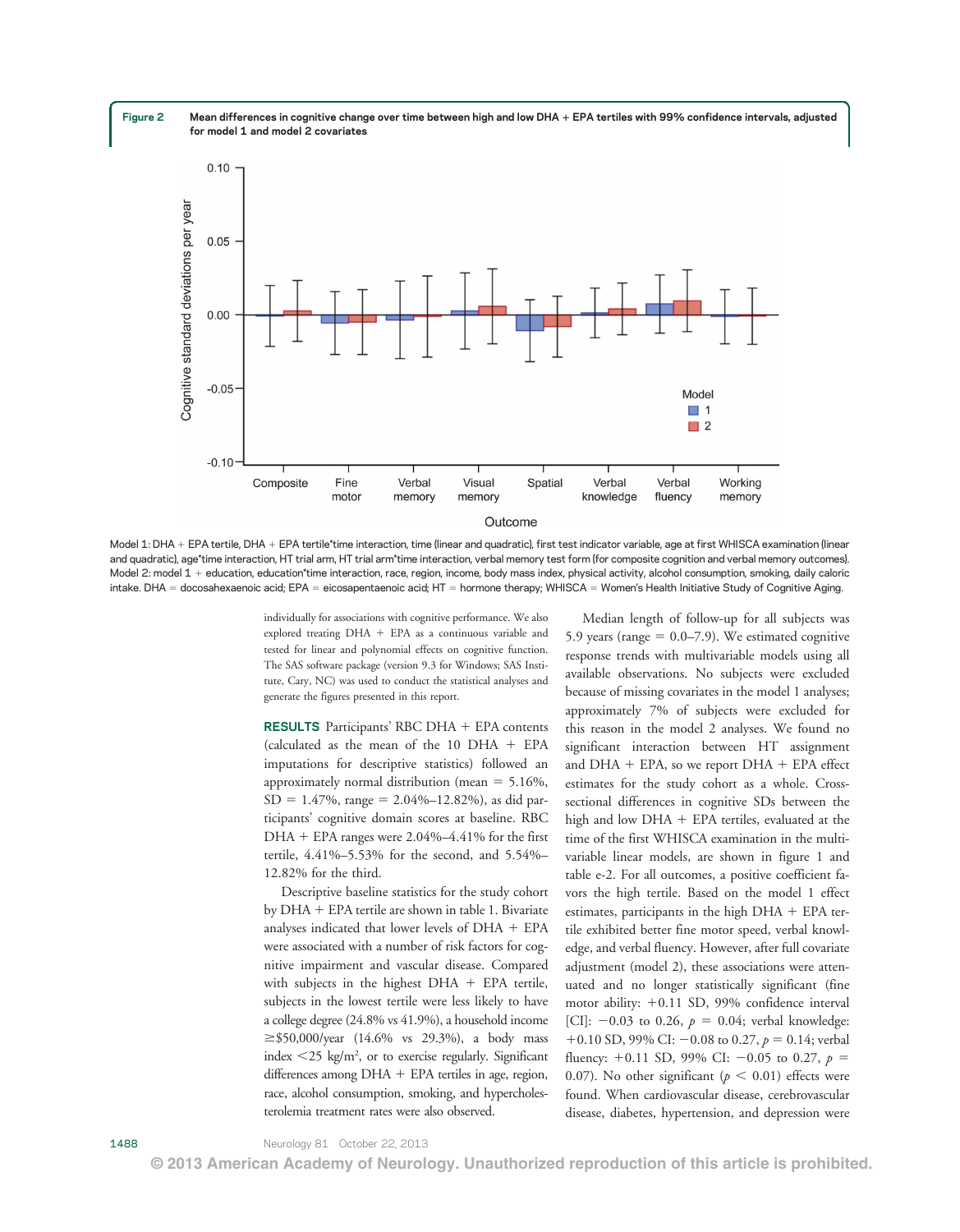added to model 2, the  $DHA + EPA$  effect estimates were virtually unchanged.

Differences in the rate of cognitive change (in SD per year) between the high and low  $DHA + EPA$ tertiles are shown in figure 2 and table e-3. In both the minimally and fully adjusted models, no significant ( $p < 0.01$ ) difference was found between the high and low  $DHA + EPA$  tertiles in the rate of change over follow-up in any cognitive domain.

Results from our secondary analyses were consistent with the lack of association found between  $DHA +$ EPA and cognitive function in the primary analyses. After covariate adjustment, no significant ( $p < 0.01$ ) associations were found when we tested for a) trends across tertiles, b) linear and polynomial effects of RBC  $DHA$  + EPA when treated as a continuous variable, and c) individual effects of DHA and EPA.

DISCUSSION In our study, after adjustment for confounding factors, RBC DHA  $+$  EPA levels were not significantly ( $p < 0.01$ ) associated with baseline cognitive function or cognitive change over time in any of the tested cognitive domains. Marginally significant cross-sectional differences favoring the high  $DHA + EPA$  tertile over the low  $DHA + EPA$  tertile were found for fine motor speed and verbal fluency. But overall, our results were consistent with the null hypothesis. Strengths of our study include its large sample size  $(N = 2,157)$ , yearly cognitive examinations, and high retention of subjects over an extended 7.9-year follow-up period, which yielded effect estimates with precise CIs.

As with other observational studies of omega-3s, a potential source of bias is misclassification of exposure. Some misclassification is likely attributable to intraindividual biological variation, year-to-year variation in participants'  $DHA + EPA$  intake, and sample degradation caused by the improper storage of the blood samples. Despite the sample degradation issue, the validity statistics for our corrected RBC DHA and EPA measurements were comparable to those reported in a previous study<sup>18</sup> (see methods section and appendix e-1 for details). On the assumption that measurement error resulted in nondifferential misclassification of  $DHA + EPA$  status, we would expect modest bias in our effect estimates toward the null.

A second limitation of our study is that APOE genotyping was unavailable for WHISCA participants. Some previous studies have reported that the protective association between omega-3s and cognitive function varies by APOE genotype, although these findings have been inconsistent.<sup>23-28</sup> Our results represent estimates of the average cognitive effects of DHA + EPA across  $APOE$   $\epsilon$ 4 carriers and noncarriers, who account for approximately 30% and 70% of the US population, respectively.29

Another potential limitation is the fact that the first battery of WHISCA cognitive tests was administered an average of 3 years (range  $= 1-5$  years) after  $DHA + EPA$  exposure and baseline covariates were

| cognitive function in older, cognitively intact adults                                                                                                       |                     |                                                                      |                                                   |                                                            |  |
|--------------------------------------------------------------------------------------------------------------------------------------------------------------|---------------------|----------------------------------------------------------------------|---------------------------------------------------|------------------------------------------------------------|--|
| Results: Association between higher<br>omega-3 FA levels and cognitive<br>function, adjusted for covariates                                                  |                     | <b>Exposure assessment</b>                                           | <b>Study population</b>                           | Study design                                               |  |
| Overall cognition: protective;<br>psychomotor speed: protective; verbal<br>learning and memory: null; cognitive<br>flexibility: null/trend toward protective |                     | Dietary DHA and EPA intake<br>(measured by dietary<br>questionnaire) | $n = 1,613$ ; ages 45-70 y;<br>50%-55% female     | Cross-sectional <sup>32</sup>                              |  |
| Executive function: protective; abstract<br>thinking: protective; verbal memory: null;<br>visual memory: protective                                          |                     | Red blood cell DHA and<br>EPA content                                | $n = 1,575$ ;<br>mean age = $67$ y;<br>54% female | Cross-sectional <sup>35</sup>                              |  |
| Overall cognition: null; psychomotor<br>speed: null; verbal memory: null; verbal                                                                             | fluency: protective | Plasma omega-3 FA content                                            | $n = 2,251$ ; ages 50-65 y;<br>50% female         | Longitudinal (max<br>follow-up 6 $y$ <sup>30</sup>         |  |
| Sensorimotor speed: null; memory: null;<br>complex speed: null; information-<br>processing speed: null; verbal fluency:                                      | null                | Plasma omega-3 FA content                                            | $n = 807$ ; ages 50-70 y;<br>30% female           | Cross-sectional<br>assessment at<br>baseline <sup>31</sup> |  |
| Sensorimotor speed: protective;<br>memory: null; complex speed: protective;<br>information-processing speed: null;<br>verbal fluency: null/trend toward      | protective          | Plasma omega-3 FA content                                            | $n = 400$ ; ages 50-70 y;<br>30% female           | Longitudinal (max<br>follow-up $3y)^{31}$                  |  |
| Overall cognition: null; verbal fluency:<br>protective; working memory: null;<br>executive function: null                                                    |                     | Plasma DHA and EPA evaluated<br>separately                           | $n = 1,228$ ; ages 65+ y;<br>60% female           | Cross-sectional<br>assessment at<br>baseline <sup>26</sup> |  |
| Overall cognition: null; verbal fluency:<br>null; working memory: null; executive                                                                            | function: null      | Plasma DHA and EPA evaluated<br>separately                           | $n = 1,228$ ; ages 65+ y;<br>60% female           | Longitudinal<br>(max follow-up 7 $y$ ) <sup>26</sup>       |  |
|                                                                                                                                                              |                     |                                                                      |                                                   |                                                            |  |

Table 2 Summary of results from large observational studies of omega-3 FA exposure and domain-specific

Abbreviation: DHA = docosahexaenoic acid; EPA = eicosapentaenoic acid; FA = fatty acid.

© 2013 American Academy of Neurology. Unauthorized reproduction of this article is prohibited.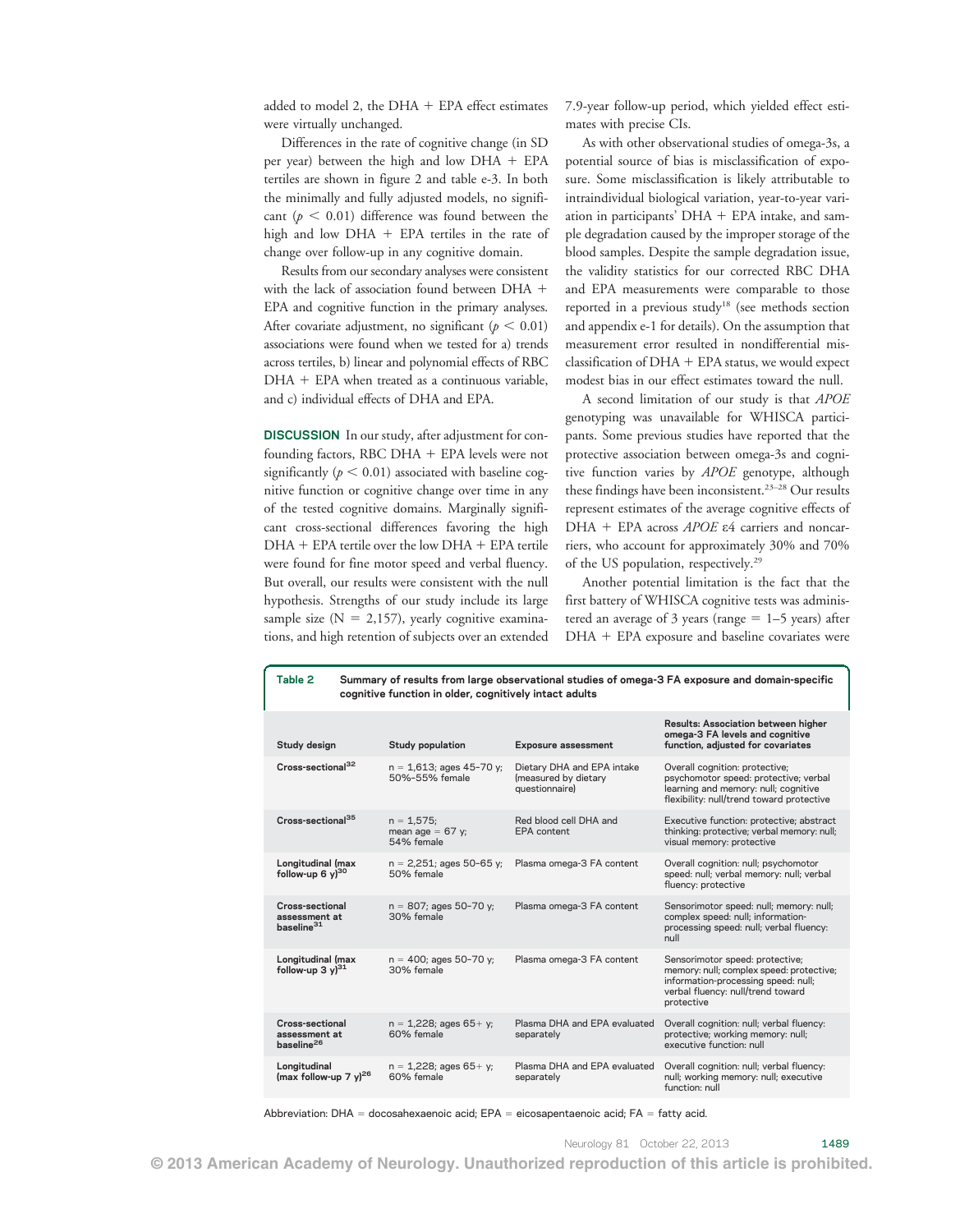measured during screening for the WHI HT trials. Because dietary patterns in older adults are generally stable and the hypothesized effect of  $DHA + EPA$  on cognition is likely to be gradual and cumulative, the impact of the lag would likely be small in our study. Additionally, to the extent that  $DHA + EPA$  was associated with cognitive changes that occurred between screening for the WHI HT trials and the first WHISCA cognitive examination, these effects would appear in our baseline cross-sectional results.

Our study adds to a growing body of crosssectional and longitudinal observational studies on the relationship between omega-3s and domainspecific cognitive aging in dementia-free older adults<sup>26,30–32,35</sup> (see table 2). In contrast to previous study populations, our sample was a) entirely female, and b) comprised of HT trial participants who were healthier and more educated than the general population of older dementia-free women in the United States. The low rates of cerebrovascular disease, diabetes, and other cardiovascular risk factors in our study population may limit the generalizability of our results to other populations. Nevertheless, some areas of agreement can be found with previous studies. First, none found a relationship between omega-3s and verbal or semantic memory, which is consistent with our results. Second, some evidence exists for a protective association between omega-3s and a) sensorimotor/psychomotor speed, $31,32$  and b) verbal fluency.26,30 This is consistent with the marginally significant cross-sectional protective associations we observed for fine motor speed and verbal fluency.

Despite suggestive findings from some observational studies of a protective association between omega-3s and improved cognitive aging, results from randomized controlled trials of omega-3 supplements have generally not been supportive of a protective effect in cognitively intact older adults over short treatment periods.10,33,34 This is consistent with our finding of no association between RBC DHA  $+$  EPA content and cognitive change over a median followup of 5.9 years. If the marginally significant crosssectional differences that we found for fine motor speed and verbal fluency do represent genuine causal effects, these effects are likely to be of small magnitude (on the order of 0.1 SD based on our DHA  $+$ EPA high vs low tertile model 2 effect estimates) and may be the result of years or decades of cumulative exposure to higher levels of omega-3s.

#### AUTHOR CONTRIBUTIONS

Mr. Ammann collaborated in data analysis and interpretation, and manuscript drafting and revision. Dr. Pottala collaborated on the statistical analyses and interpretation, and manuscript revision. Dr. Harris collaborated in data interpretation, manuscript revision, and obtaining funding. Dr. Espeland collaborated on data analysis, interpretation, and manuscript revision.

Dr. Wallace collaborated in data collection and critical review of the manuscript. Dr. Denburg collaborated in data interpretation and manuscript revision. Dr. Carnahan collaborated in data analysis and interpretation, and manuscript revision. Dr. Robinson collaborated in the study design and conceptualization, data analysis and interpretation, drafting and revising of the manuscript, acquisition of the data, statistical analysis, study supervision, and obtaining funding.

#### STUDY FUNDING

Supported in part under a contract with the National Heart, Lung, and Blood Institute (BAA 19). The WHI program is funded by the National Heart, Lung, and Blood Institute, NIH, and US Department of Health and Human Services through contracts HSN268201100046C, HHSN268201100001C, HHSN268201100002C, HSN268201100003C, HHSN268201100004C, and HHSN271201100004C.

#### **DISCLOSURE**

E. Ammann reports no disclosures. J. Pottala is an employee of Omega-Quant Analytics, LLC, a company that offers RBC fatty acid testing. W. Harris is an employee of Health Diagnostic Laboratory, Inc., and the owner of OmegaQuant Analytics, LLC. The former is a clinical laboratory and the latter a research laboratory; both offer RBC fatty acid testing. M. Espeland, R. Wallace, N. Denburg, and R. Carnahan report no disclosures. J. Robinson has served as principal investigator for grants received by the University of Iowa from Amarin, Amgen, Daiichi-Sankyo, Genentech/Hoffman-La Roche, and GlaxoSmithKline (>\$10,000 each). Go to [Neurology.org](http://neurology.org/) for full disclosures.

Received March 18, 2013. Accepted in final form July 23, 2013.

#### **REFERENCES**

- 1. Daffner KR. Promoting successful cognitive aging: a comprehensive review. J Alzheimers Dis 2010;19:1101–1122.
- 2. Drag LL, Bieliauskas LA. Contemporary review 2009: cognitive aging. J Geriatr Psychiatry Neurol 2010;23:75–93.
- 3. Depp CA, Harmell A, Vahia IV. Successful cognitive aging. Curr Top Behav Neurosci 2012;10:35–50.
- 4. Bielak AA. How can we not "lose it" if we still don't understand how to "use it"? Unanswered questions about the influence of activity participation on cognitive performance in older age: a mini-review. Gerontology 2010;56:507–519.
- 5. Joseph J, Cole G, Head E, Ingram D. Nutrition, brain aging, and neurodegeneration. J Neurosci 2009;29:12795–12801.
- 6. Salem N Jr, Litman B, Kim HY, Gawrisch K. Mechanisms of action of docosahexaenoic acid in the nervous system. Lipids 2001;36:945–959.
- 7. Carrié I, Abellan Van Kan G, Rolland Y, Gillette-Guyonnet S, Vellas B. PUFA for prevention and treatment of dementia? Curr Pharm Des 2009;15:4173–4185.
- 8. Yehuda S, Rabinovitz S, Carasso RL, Mostofsky DI. The role of polyunsaturated fatty acids in restoring the aging neuronal membrane. Neurobiol Aging 2002;23:843–853.
- 9. Bazan NG, Molina MF, Gordon WC. Docosahexaenoic acid signalolipidomics in nutrition: significance in aging, neuroinflammation, macular degeneration, Alzheimer's, and other neurodegenerative diseases. Annu Rev Nutr 2011;31:321–351.
- 10. Robinson JG, Ijioma N, Harris W. Omega-3 fatty acids and cognitive function in women. Womens Health 2010;6: 119–134.
- 11. The Women's Health Initiative Study Group. Design of the Women's Health Initiative clinical trial and observational study. Control Clin Trials 1998;19:61–109.
- 12. Coker LH, Espeland MA, Rapp SR, et al. Postmenopausal hormone therapy and cognitive outcomes: the Women's Health Initiative Memory Study (WHIMS). J Steroid Biochem Mol Biol 2010;118:304–310.